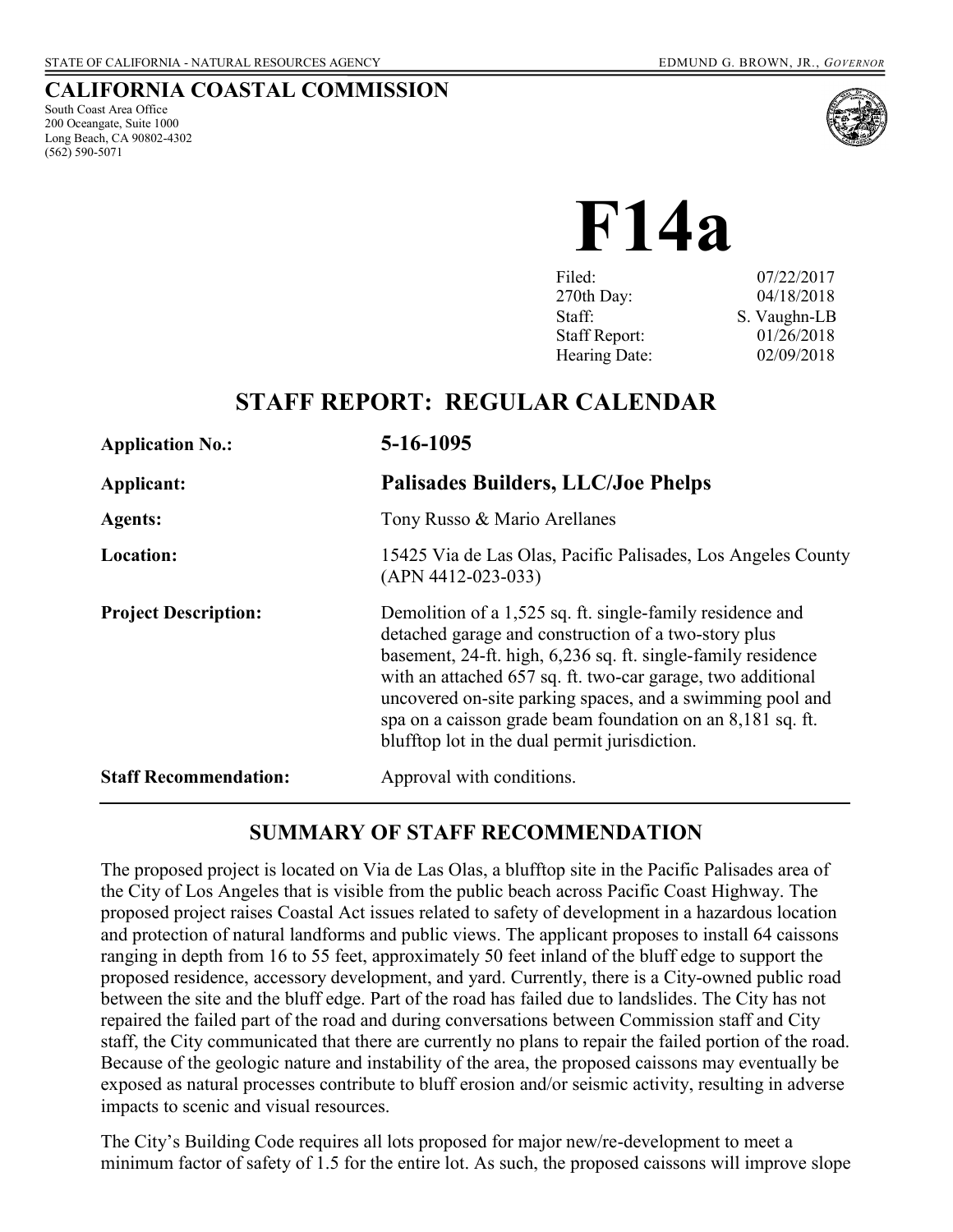### 5-16-1095 (Phelps)

stability at the project site for the proposed residence, accessory development, and yard as required by the City. The Coastal Act requires new development to minimize alterations of natural landforms, to minimize risk to life and property in areas of high geologic hazards, and to assure stability and structural integrity without the need for protective devices that would substantially alter natural landforms along bluffs and cliffs.

The proposed caissons seaward of the proposed new residence are primarily intended to protect the proposed yard and accessory development on the lot, not the proposed new residence (primary structure) as required by the City. Because the applicant is proposing major re-development of the site, the new development should be sited and designed in a manner that minimizes the need for protective devices such as caissons, as required by the Coastal Act. In past permit actions, the Commission has found that bluff protective devices (including soldier piles and caisson/grade beam devices) that are the least environmentally damaging alternative and are necessary to protect a primary structure on a legal lot may be allowed; Although, the Commission has found such bluff protective devices are *not* allowable to protect new accessory development or backyard areas located seaward of the primary structure due to an inherent conflict with the provisions of Sections 30251 and 30253 of the California Coastal Act.

In this case, the City has requested the applicant install caissons and grade beams seaward of the residence in order to achieve a higher level of stability for undeveloped portions of the property; however, given the extensive caisson grade beam foundation proposed underneath the residence, the use of such devices seaward of the proposed residence do not appear necessary to ensure the geologic and engineering stability of the residence itself. In order to address the inherent policy conflict with the Chapter 3 provisions of the Coastal Act, the City has agreed to re-evaluate the feasibility of the revised plans for foundation work that limit the use of caissons and grade beams to only those necessary to ensure the stability of the residence. Where such devices are deemed necessary to protect the proposed residence, then such devices should be located as far landward as feasible or within the footprint of the proposed new residence to ensure consistency with Sections 30251 and 30253 of the Coastal Act.

In this case, the City would require the applicant to propose a new foundation system that meets the City's minimum factor of safety requirements for the proposed development that is also consistent with the Coastal Act. The applicant has agreed to submit revised plans to the City that limit the use of a caisson grade beam foundation system that is intended to protect the proposed new residence only, which the City has agreed to reevaluate. As such, the City may require the applicant to sign an affidavit acknowledging the risks associated with development in a geologically hazardous area. Commission staff is recommending **approval** of the proposed project with a special condition that requires the applicant to relocate the proposed caissons and grade beams as far landward as possible in order to protect the proposed new residence only, and to obtain revised plans for this foundation work approved by the City of Los Angeles Department of Building and Safety.

In order to ensure that the applicant carries out the development as proposed and minimizes adverse impacts to coastal resources, staff recommends that the Commission approve the permit subject to [eight \(8\) special conditions](#page-4-0) requiring: [1\) final project plans approved by the City that require the](#page-4-0)  [applicant to build only those caissons that are necessary to support the primary residence and to](#page-4-0)  [move the caissons as landward as possible; 2\) conformance with revised geotechnical](#page-4-0)  [recommendations approved by the City; 3\) a plan to address the potential visual impacts of the](#page-4-0)  [caissons in the event that they are exposed; 4\) an erosion control plan; 5\) a construction best](#page-4-0)  management plan; 6) pool protection plan; 7) assumption of risk, waiver of liability, and indemnity; [and 8\) the recordation of deed restriction incorporating the terms of the permit.](#page-4-0)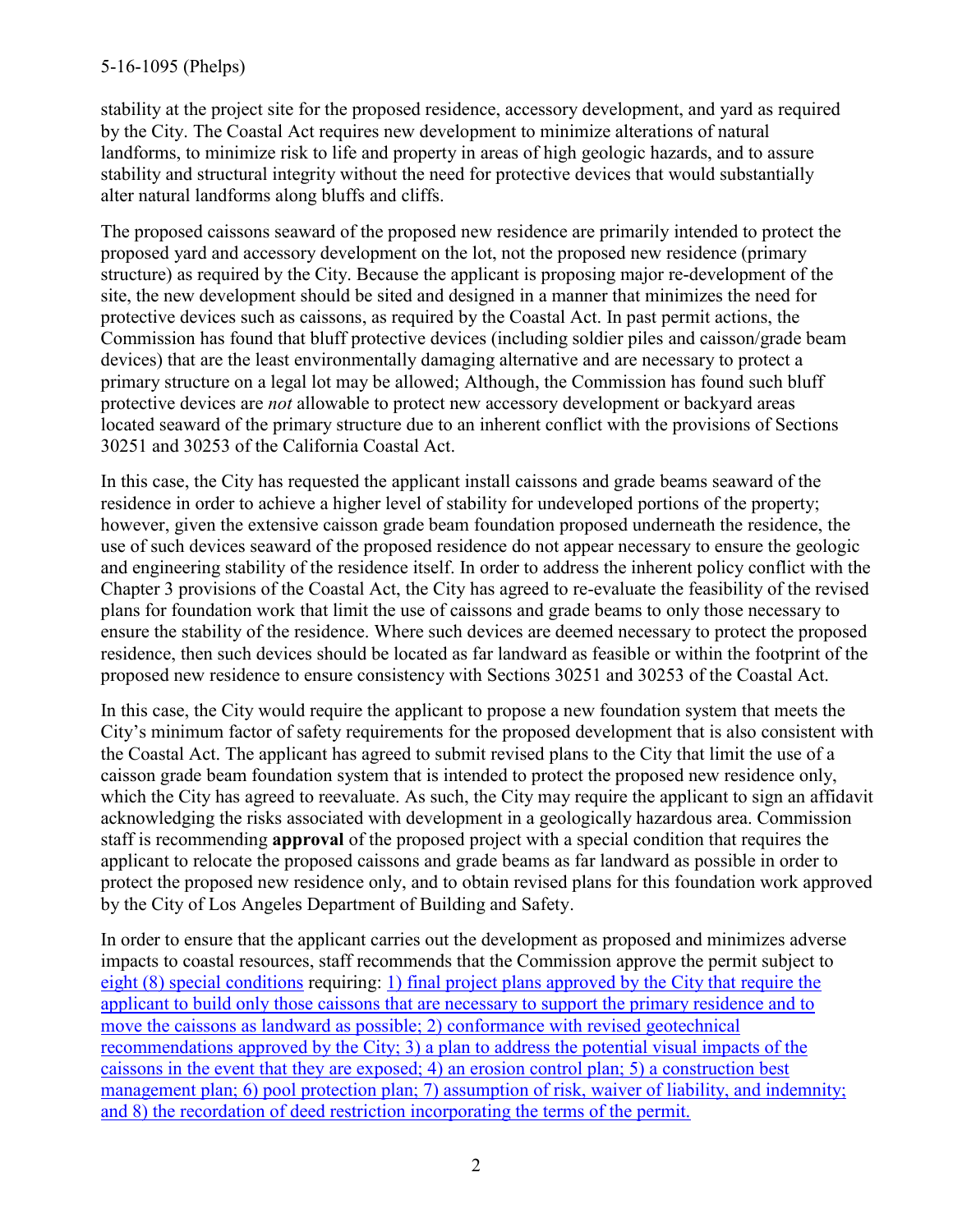# **TABLE OF CONTENTS**

| $\mathsf{A}$ |  |
|--------------|--|
| B.           |  |
|              |  |
|              |  |
| $E_{\perp}$  |  |
| F            |  |
| G.           |  |

### **APPENDICES**

Appendix A – Substantive File Documents

## **EXHIBITS**

Exhibit 1 – Vicinity Maps<br>Exhibit 2 – Project Plans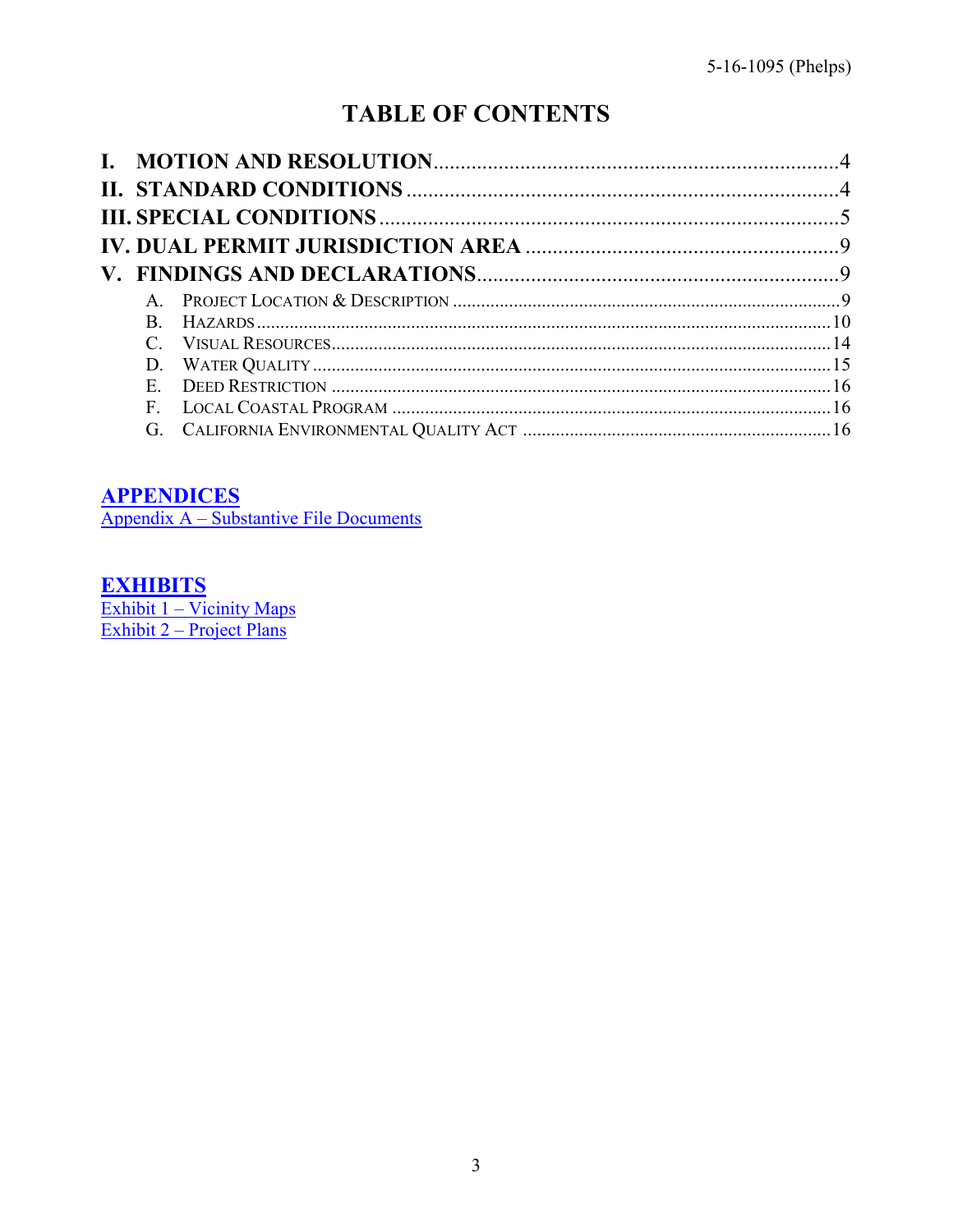## <span id="page-3-0"></span>**I. MOTION AND RESOLUTION**

### **Motion:**

*I move that the Commission approve Coastal Development Permit No. 5-16-1095 pursuant to the staff recommendation.* 

Staff recommends a **YES** vote of the foregoing motion. Passage of this motion will result in conditional approval of the permit and adoption of the following resolution and findings. The motion passes only by affirmative vote of a majority of the Commissioners present.

### **Resolution:**

*The Commission hereby approves a coastal development permit for the proposed development and adopts the findings set forth below on grounds that the development as conditioned will be in conformity with the policies of Chapter 3 of the Coastal Act and will not prejudice the ability of the local government having jurisdiction over the area to prepare a Local Coastal Program conforming to the provisions of Chapter 3. Approval of the permit complies with the California Environmental Quality Act because either 1) feasible mitigation measures and/or alternatives have been incorporated to substantially lessen any significant adverse effects of the development on the environment, or 2) there are no further feasible mitigation measures or alternatives that would substantially lessen any significant adverse impacts of the development on the environment.* 

### <span id="page-3-1"></span>**II. STANDARD CONDITIONS**

This permit is granted subject to the following standard conditions:

- 1. **Notice of Receipt and Acknowledgment.** The permit is not valid and development shall not commence until a copy of the permit, signed by the applicant or authorized agent, acknowledging receipt of the permit and acceptance of the terms and conditions, is returned to the Commission office.
- 2. **Expiration**. If development has not commenced, the permit will expire two years from the date on which the Commission voted on the application. Development shall be pursued in a diligent manner and completed in a reasonable period of time. Application for extension of the permit must be made prior to the expiration date.
- 3. **Interpretation**. Any questions of intent or interpretation of any condition will be resolved by the Executive Director or the Commission.
- 4. **Assignment**. The permit may be assigned to any qualified person, provided assignee files with the Commission an affidavit accepting all terms and conditions of the permit.
- 5. **Terms and Conditions Run with the Land.** These terms and conditions shall be perpetual, and it is the intention of the Commission and the applicant to bind all future owners and possessors of the subject property to the terms and conditions.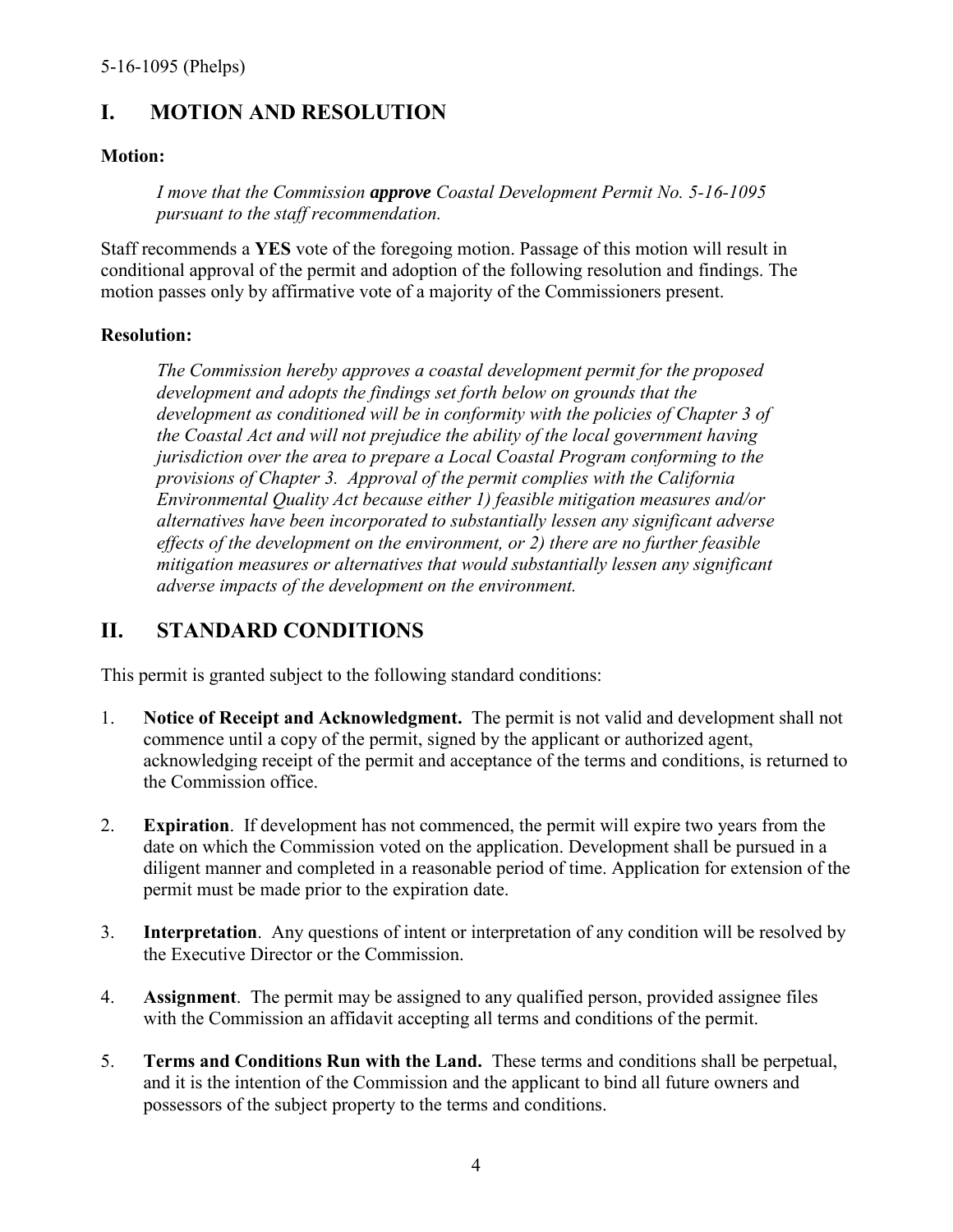## <span id="page-4-0"></span>**III. SPECIAL CONDITIONS**

This permit is granted subject to the following special conditions:

### 1. **Submittal of Final Project Plans.**

- A. PRIOR TO ISSUANCE OF THE COASTAL DEVELOPMENT PERMIT, the applicant shall submit, for the Executive Director's review and approval, two (2) complete sets of final project plans, including site plans and elevations. The project plans shall identify the proposed residence and accessory development, including, but not limited to, the residence, pool, spa, hardscaping, landscaping, and grading. The plans shall also identify all protective devices, such as caissons and grade beams, and all relevant foundation features. All caissons, grade beams, and similar protective devices must be intended to protect the proposed new residence only. Where such devices are deemed necessary to protect the proposed residence, then such devices shall be located as far landward as feasible or within the footprint of the proposed new residence to ensure consistency with Sections 30251 and 30253 of the Coastal Act. Any accessory development seaward of the proposed residence, including the proposed yard, must be sited and designed in a manner that does not necessitate protective devices such as a caisson grade beam foundation. If accessory development seaward of the residence cannot be safely constructed without the utilization of protective devices such as caissons, then it shall be eliminated from the project plans. The final project plans must be approved by the City of Los Angeles Department of Building and Safety and be accompanied with an updated Geology and Soils Report Approval Letter from the City of Los Angeles Department of Building and Safety.
- B. The permittee shall undertake development in accordance with the approved permit. Any proposed changes to the approved final plans shall be reported to the Executive Director. No changes to the approved final plans shall occur without a Commission amendment to this coastal development permit unless the Executive Director determines that no amendment is legally required.

### 2. **Conformance with Geotechnical Recommendations.**

- A. All final design and construction plans, including grading and drainage plans, and as modified and approved under Coastal Development Permit No. 5-16-1095, shall be consistent with all recommendations contained in an updated Geology and Soils report, as well as all requirements of the City of Los Angeles Department of Building and Safety in an updated Geology and Soils Report Approval Letter*.*
- B. PRIOR TO ISSUANCE OF THE COASTAL DEVELOPMENT PERMIT, the applicant shall submit, for the Executive Director's review and approval, two full sets of plans with evidence that an appropriately licensed professional has reviewed and approved all final design and construction plans and certified that each of those final plans is consistent with all the recommendations specified in the above-referenced report.
- C. The permittee shall undertake development in accordance with the approved permit. Any proposed changes to the approved final plans shall be reported to the Executive Director. No changes to the approved final plans shall occur without a Commission amendment to this coastal development permit unless the Executive Director determines that no amendment is legally required.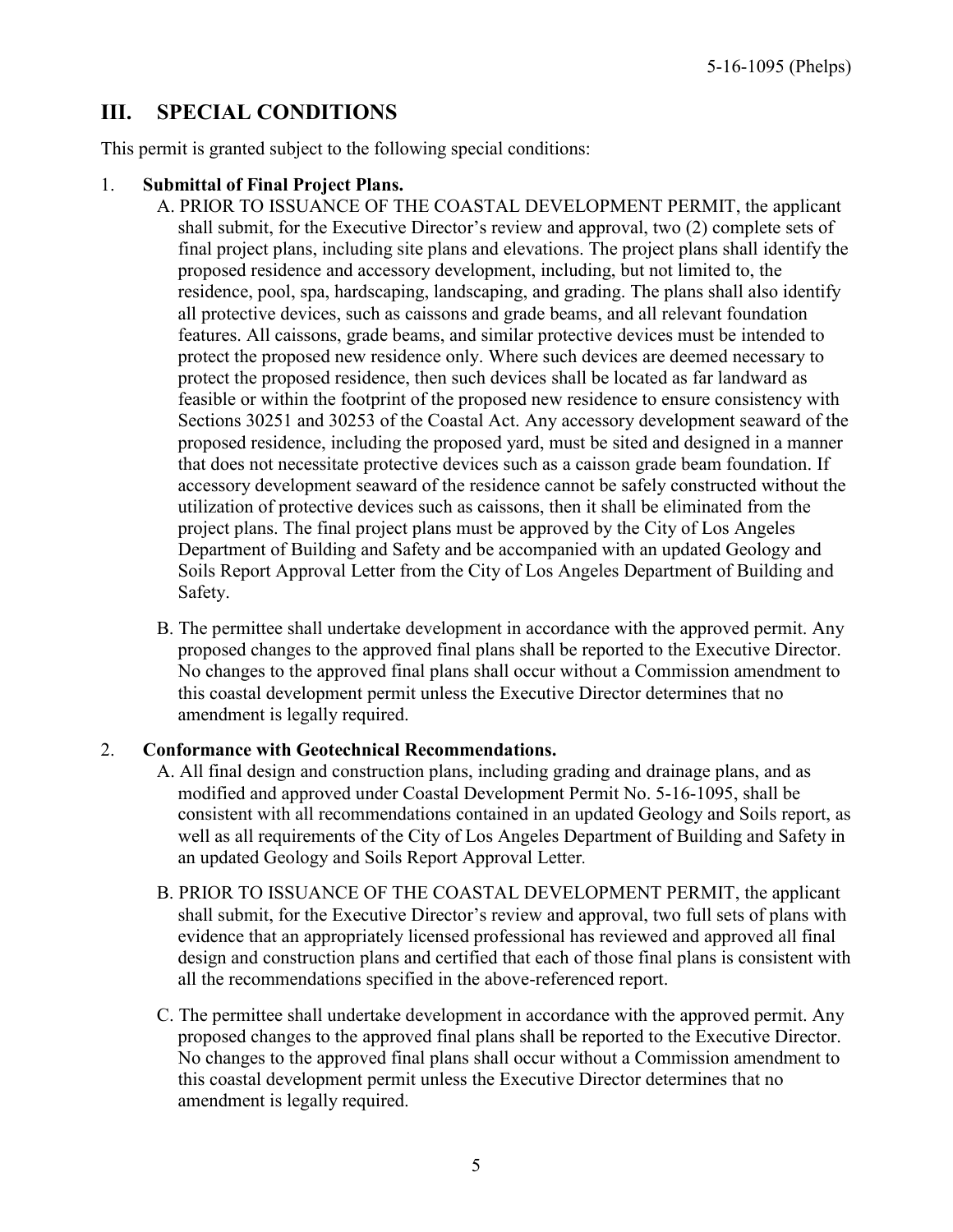### 3. **Structural Appearance (Caisson Exposure).**

A. PRIOR TO ISSUANCE OF THE COASTAL DEVELOPMENT PERMIT, the applicant shall submit a plan for the review and approval of the Executive Director to address the potential visual impacts of the caissons and grade beams in the event that they are exposed and visible from Pacific Coast Highway and/or the public beach as a result of earth movement or other circumstances. The applicant shall agree in writing to carry out the approved plan, which shall include:

- i. If the caissons and/or grade beams are exposed, then the applicant shall submit photographs to the Executive Director within 30 days of exposure identifying the extent of the exposure.
- ii. Within 30 days of submitting photographs identifying the extent of the exposure of the caissons, the applicant shall submit a plan to remove the exposed portions of the caissons and/or grade beams at grade if feasible. If it is not feasible to remove the exposed portions of the caissons and/or grade beams due to geologic hazards, the caissons and/or grade beams shall be colored in such a way that the result would be a natural, mottled appearance or the applicant shall install a "breakaway" skirt wall to cover exposed earth and/or caissons and/or grade beams. The breakaway skirt shall be colored in such a way that the result would be a natural, mottled appearance. The applicant shall contact the Coastal Commission for a determination of whether or not the installation of the low "breakaway" skirt wall requires an amendment to this permit.
- B. The permittee shall undertake development in accordance with the approved permit. Any proposed changes to the approved final plans shall be reported to the Executive Director. No changes to the approved final plans shall occur without a Commission amendment to this coastal development permit unless the Executive Director determines that no amendment is legally required.

### 4. **Erosion Control Plan.**

- A. PRIOR TO ISSUANCE OF THE COASTAL DEVELOPMENT PERMIT, the applicant shall submit, for the Executive Director's review and approval, a plan for runoff and erosion control.
	- i. The erosion control plan shall demonstrate that:
		- (1) During construction, erosion on the site shall be controlled to avoid adverse impacts on adjacent properties and Pacific Coast Highway.
		- (2) The following temporary erosion control measures shall be used during construction: sand bags, a desilting basin and silt fences.
		- (3) Following construction, erosion on the site shall be controlled to avoid adverse impacts on adjacent properties and public streets.
		- (4) The following permanent erosion control measures shall be installed: a drain to direct roof and yard drainage to the street; no drainage shall be directed to the rear yard slope; no drainage shall be retained in the front yard.
		- (5) No underground irrigation system shall be installed in the rear yard.
	- ii. The plan shall include, at a minimum, the following components: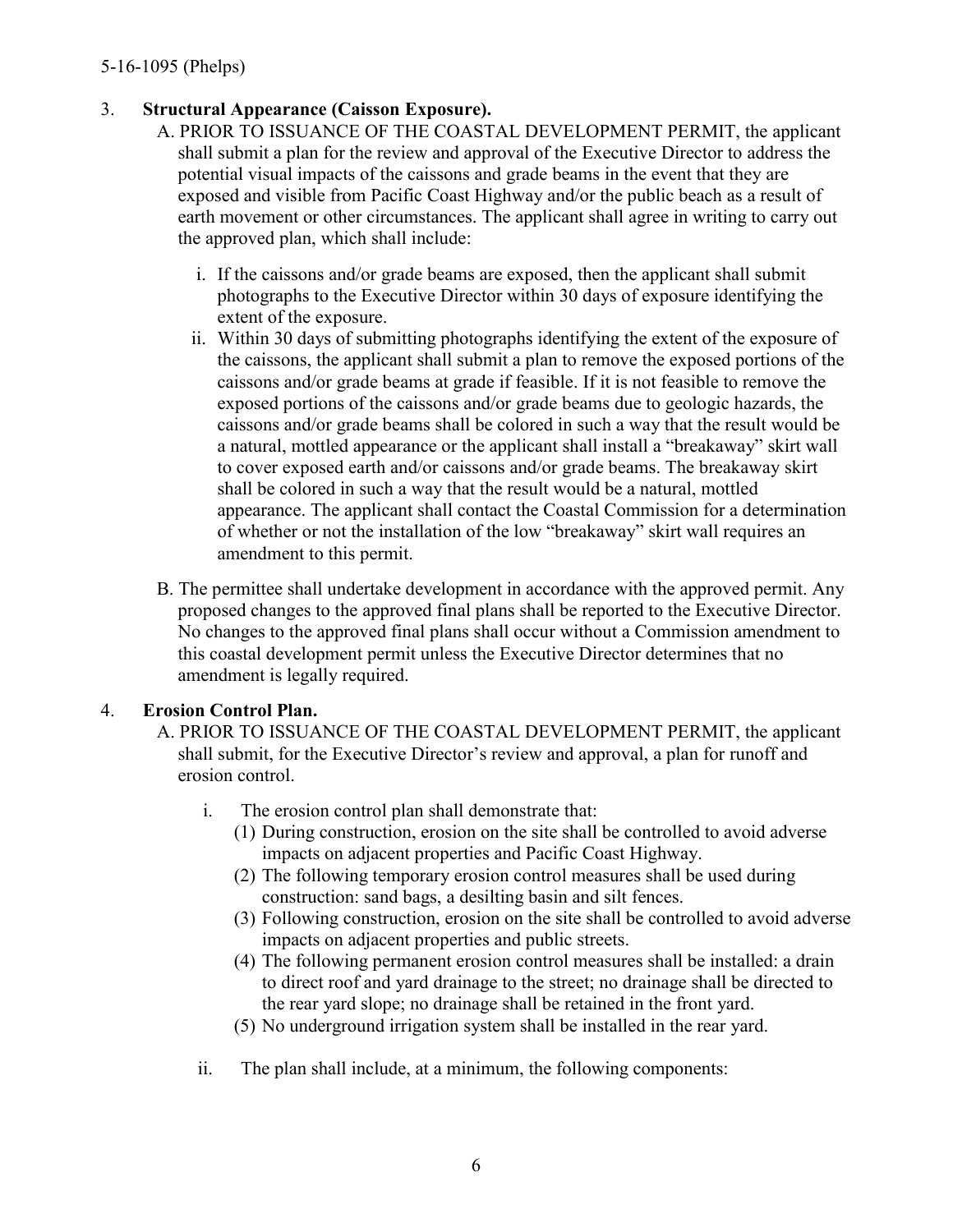- (1) A narrative report describing all temporary erosion control measures to be used during construction and all permanent erosion control measures to be installed for permanent erosion control.
- (2) A site plan showing the location of all temporary erosion control measures.
- (3) A schedule for installation and removal of the temporary erosion control measures.
- (4) A site plan showing the location of all permanent erosion control measures.
- (5) A schedule for installation and maintenance of the permanent erosion control measures.
- B. The permittee shall undertake development in accordance with the approved permit. Any proposed changes to the approved final plans shall be reported to the Executive Director. No changes to the approved final plans shall occur without a Commission amendment to this coastal development permit unless the Executive Director determines that no amendment is legally required.

#### 5. **Storage of Construction Materials, Mechanized Equipment and Removal of Construction Debris.**

A. The permittee shall comply with the following construction-related requirements:

- i. No construction materials, debris, or waste shall be placed or stored where it may be subject to water, wind, rain, or dispersion;
- ii. Any and all debris resulting from construction activities shall be removed from the project site within 24 hours of completion of the project;
- iii. Construction debris and sediment shall be removed from construction areas each day that construction occurs to prevent the accumulation of sediment and other debris which may be discharged into coastal waters;
- iv. Erosion control/sedimentation Best Management Practices (BMPs) shall be used to control dust and sedimentation impacts to coastal waters during construction. BMPs shall include, but are not limited to: placement of sand bags around drainage inlets to prevent runoff/sediment transport into coastal waters; and
- v. All construction materials, excluding lumber, shall be covered and enclosed on all sides, and as far away from a storm drain inlet and receiving waters as possible.
- B. Best Management Practices (BMPs) designed to prevent spillage and/or runoff of construction-related materials, sediment, or contaminants associated with construction activity shall be implemented prior to the on-set of such activity. Selected BMPs shall be maintained in a functional condition throughout the duration of the project. Such measures shall be used during construction:
	- i. The applicant shall ensure the proper handling, storage, and application of petroleum products and other construction materials. These shall include a designated fueling and vehicle maintenance area with appropriate berms and protection to prevent any spillage of gasoline or related petroleum products or contact with runoff. It shall be located as far away from the receiving waters and storm drain inlets as possible;
	- ii. The applicant shall develop and implement spill prevention and control measures;
	- iii. The applicant shall maintain and wash equipment and machinery in confined areas specifically designed to control runoff. Thinners or solvents shall not be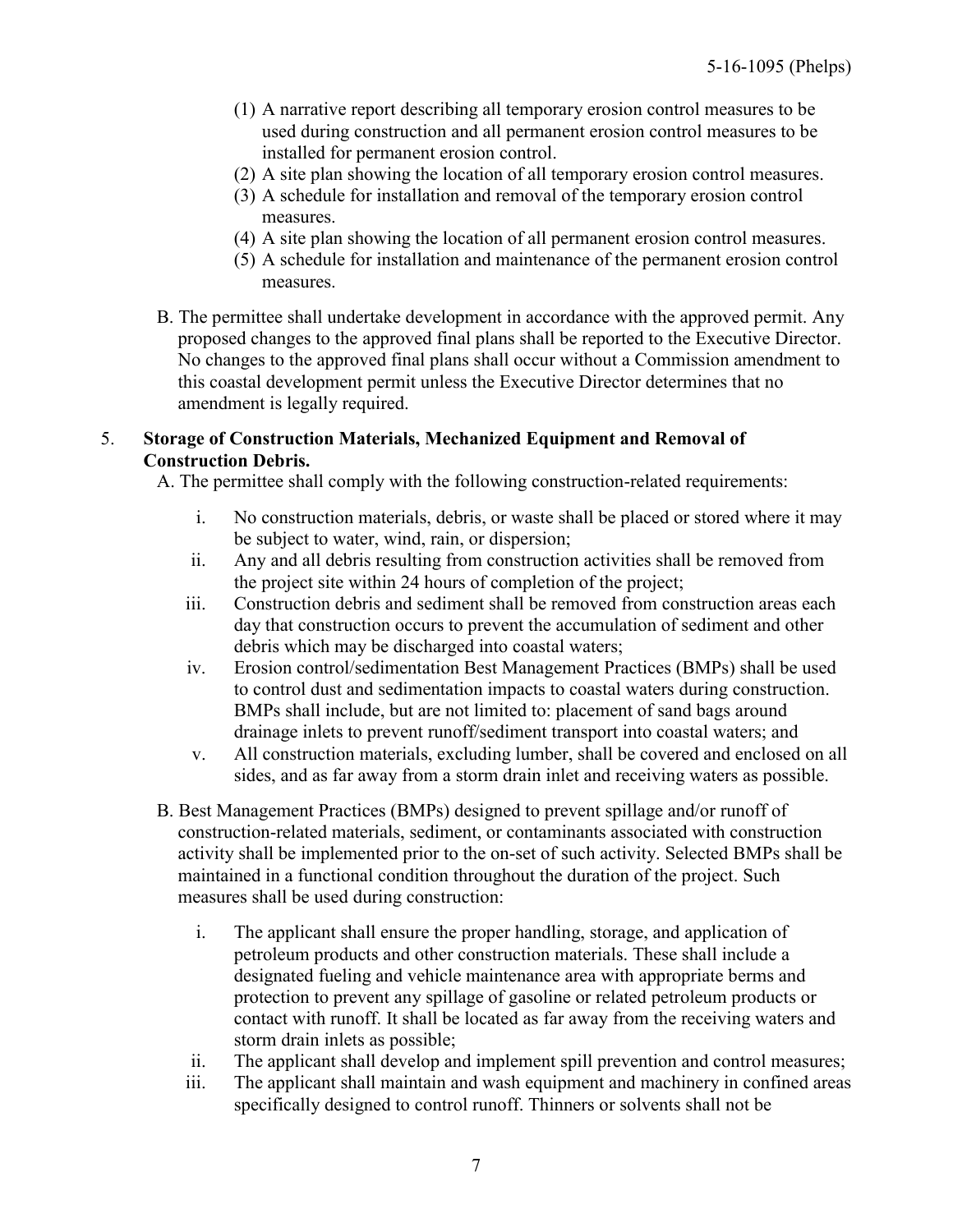discharged into sanitary or storm sewer systems. Washout from concrete trucks shall be disposed of at a location not subject to runoff and more than 50-feet away from a storm drain, open ditch or surface water; and

- iv. The applicant shall provide adequate disposal facilities for solid waste, including excess concrete, produced during construction.
- 6. **Pool Protection Plan.** PRIOR TO ISSUANCE OF THE COASTAL DEVELOPMENT PERMIT, the applicant shall submit, for the Executive Director's review and approval, a pool protection plan. The pool protection plan shall incorporate mitigation of the potential for geologic instability caused by leakage from the proposed pool, including: 1) installation of a pool leak detection system such as, but not limited to, leak detection system/moisture sensor with alarm and/or a separate water meter for the pool which is separate from the water meter for the house to allow for the monitoring of water usage for the pool; 2) use of materials and pool design features, such as but not limited to double linings, plastic linings or specially treated cement, to be used to waterproof the undersides of the pool and spa to prevent leakage, along with information regarding the past and/or anticipated success of these materials in preventing leakage; and where feasible; 3) installation of a sub drain or other equivalent drainage system under the pool that conveys any water leakage to an appropriate drainage outlet. The applicant shall comply with the final pool plan approved by the Executive Director.

Any proposed changes to the approved plan shall be reported to the Executive Director. No changes to the approved plan shall occur without a Commission amendment to this coastal development permit unless the Executive Director determines that no amendment is required.

- 7. **Assumption of Risk, Waiver of Liability, and Indemnity.** By acceptance of this permit, the applicant acknowledges and agrees (i) that the site may be subject to hazards from slope instability, erosion, landslides and wave uprush, storm conditions, and sea level rise; (ii) to assume the risks to the applicant and the property that is the subject of this permit of injury and damage from such hazards in connection with this permitted development; (iii) to unconditionally waive any claim of damage or liability against the Commission, its officers, agents, and employees for injury or damage from such hazards; and (iv) to indemnify and hold harmless the Commission, its officers, agents, and employees with respect to the Commission's approval of the project against any and all liability, claims, demands, damages, costs (including costs and fees incurred in defense of such claims), expenses, and amounts paid in settlement arising from any injury or damage due to such hazards.
- 8. **Deed Restriction.** PRIOR TO ISSUANCE OF THE COASTAL DEVELOPMENT PERMIT, the applicant shall submit to the Executive Director for review and approval documentation demonstrating that the landowners have executed and recorded against the parcel(s) governed by this permit a deed restriction, in a form and content acceptable to the Executive Director: (1) indicating that, pursuant to this permit, the California Coastal Commission has authorized development on the subject property, subject to terms and conditions that restrict the use and enjoyment of that property; and (2) imposing the Special Conditions of this permit as covenants, conditions and restrictions on the use and enjoyment of the Property. The deed restriction shall include a legal description of the entire parcel or parcels governed by this permit. The deed restriction shall also indicate that, in the event of an extinguishment or termination of the deed restriction for any reason, the terms and conditions of this permit shall continue to restrict the use and enjoyment of the subject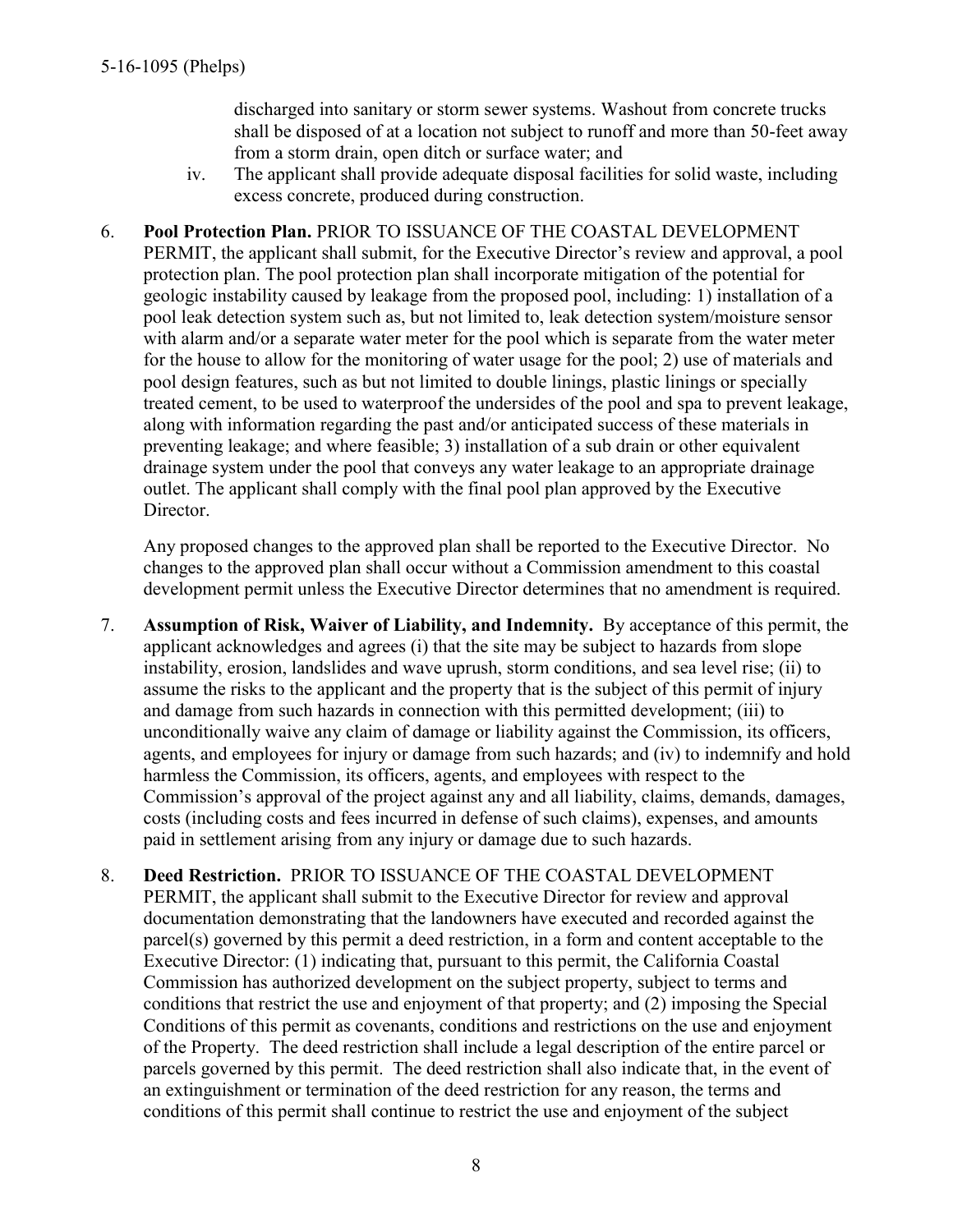property so long as either this permit or the development it authorizes, or any part, modification, or amendment thereof, remains in existence on or with respect to the subject property.

## <span id="page-8-0"></span>**IV. DUAL PERMIT JURISDICTION AREA**

The proposed development is within the coastal zone of the City of Los Angeles. Section 30600(b) of the Coastal Act allows a local government to assume permit authority prior to certification of its local coastal program. Under that section, the local government must agree to issue all permits within its jurisdiction. In 1978 the City of Los Angeles chose to issue its own coastal development permits pursuant to this provision of the Coastal Act.

Within the areas specified in Section 30601 of the Coastal Act, which is known in the City of Los Angeles permit program as the Dual Permit Jurisdiction area, the Act requires that any development that receives a local coastal development permit also obtain such a permit from the Coastal Commission. Section 30601 requires a second coastal development permit from the Commission on all lands located (1) between the sea and the first public road, (2) within 300 feet of the inland extent of a beach, or the sea where there is no beach, (3) on tidelands or submerged lands, (4) on lands located within 100 feet of a wetland or stream, or (5) on lands located within 300 feet of the top of the seaward face of a coastal bluff. Outside that area, the local agency's (City of Los Angeles) coastal development permit is the only coastal development permit required. Thus it is known as the Single Permit Jurisdiction area.

The proposed development is located just inland of Pacific Coast Highway, on the coastal bluffs within 300 feet of the top of the seaward face of a coastal bluff. This area is located within the coastal zone area of the City of Los Angeles that has been designated in the City's permit program as the "Dual Permit Jurisdiction" area pursuant to Section 13307 of Title 14 of the California Code of Regulations and Section 30601 of the Coastal Act. The applicant received a coastal development permit (DIR-2016-1311) from the City of Los Angeles on November 4, 2016. The permit was not appealed to the Commission and is, therefore, a final action by the City. This application is for the Commission's dual permit.

## <span id="page-8-1"></span>**V. FINDINGS AND DECLARATIONS**

### <span id="page-8-2"></span>**A. PROJECT LOCATION & DESCRIPTION**

The project site is located on the inland side of Via De Las Olas, approximately one-quarter mile east of the intersection of Pacific Coast Highway and Temescal Canyon Road. The lot sits atop a coastal bluff overlooking and visible from Pacific Coast Highway and Will Rogers State Beach below. The bluff is composed primarily of non-marine and marine terrace deposits over sedimentary bedrock, which has been mapped as part of the Modelo Formation<sup>1</sup>. The coastal bluff is not currently subject to marine erosion as Pacific Coast Highway is located between the sea and the toe of the bluff. The subject property is a level rectangular lot measuring approximately 164 feet in depth and 50 feet in width. Seaward of the site is a public road (Via De Las Olas) owned and maintained by the City of Los Angeles. Part of the road has failed due to the Via De Las Olas Landslide complex located adjacent to and south of the subject property and is currently closed to

 $\overline{a}$ <sup>1</sup> The Modelo Formation is a lithological configuration in the eastern Santa Monica Mountains that is highly susceptible to landslides during high volume rain events. USGS Professional Paper 1360. *Evaluating Earthquake Hazards in the Los Angeles Region – An Earth-Science Perspective*. J. I. Zionly, Editor. 1985.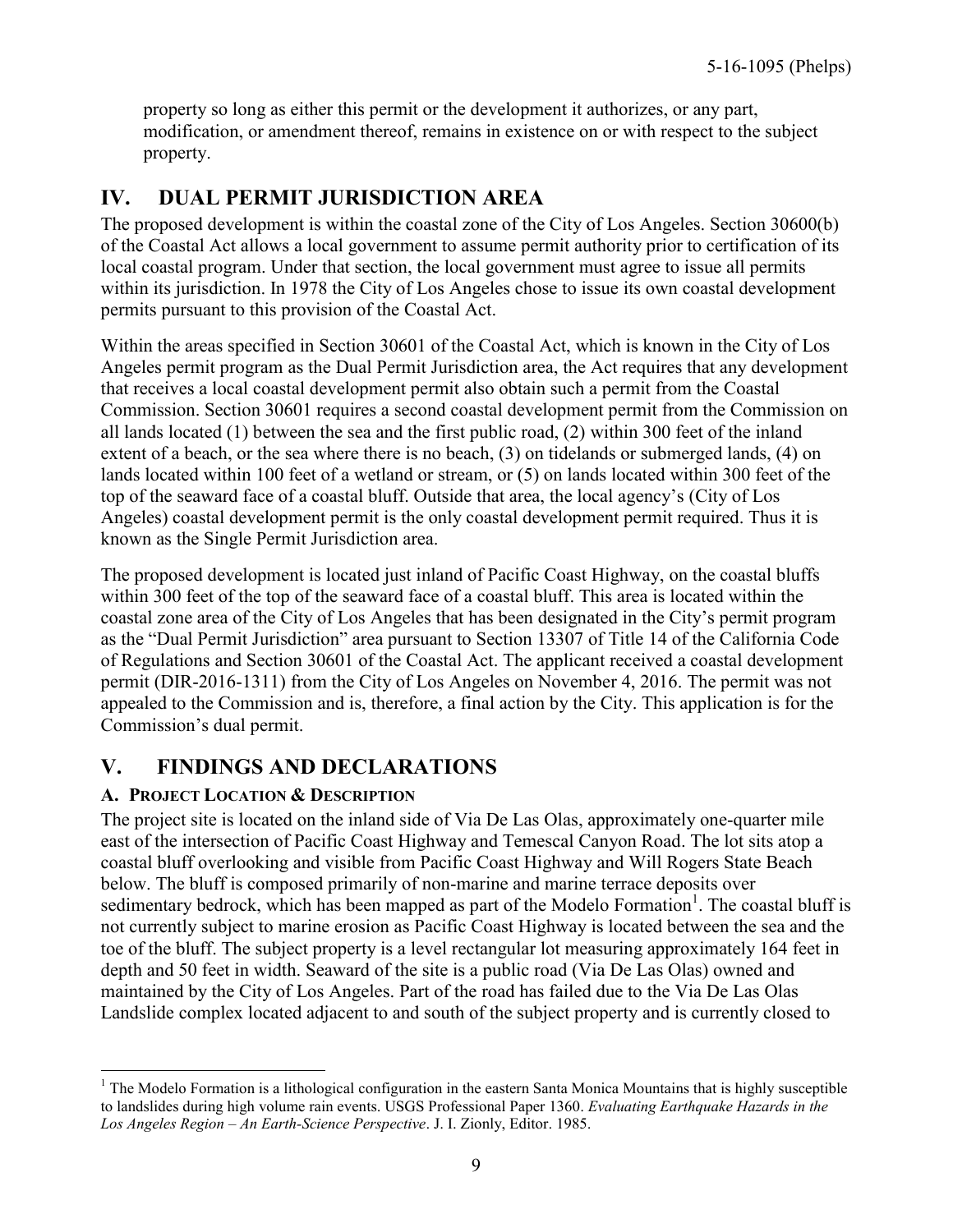### 5-16-1095 (Phelps)

vehicular traffic. Seaward of the road, the bluff begins a seaward descent toward Pacific Coast Highway and the beach from an elevation of approximately 250 feet above sea level (**[Exhibit 1](https://documents.coastal.ca.gov/reports/2018/2/F14a/F14a-2-2018-exhibits.pdf)**).

The applicant proposes to demolish a 1,525 square-foot single-family residence and detached garage and construct a two-story over basement, 24-foot high, 6,236 square-foot single-family residence with an attached 657 square-foot two-car garage and two additional uncovered on-site parking spaces, swimming pool and spa, 29 caissons approximately 16 feet deep on a grade beam foundation under the residence, ten caissons approximately 12 feet deep on a grade beam foundation for the pool and spa, and 25 caissons approximately 26 feet – 55 feet deep around the perimeter of the 8,181 square-foot lot **[\(Exhibit 2\)](https://documents.coastal.ca.gov/reports/2018/2/F14a/F14a-2-2018-exhibits.pdf)**. The proposed project also includes approximately 710 cubic yards of grading, 673 of which are proposed be exported outside of the coastal zone.

According to the City, the property is located in a Very High Fire Hazard Severity Zone, a seismically induced landslide hazard zone, and is approximately 1200 feet from the Santa Monica Fault and approximately 1200 feet from the Potrero Canyon Fault. According to USGS, the Potrero Canyon Fault is recognized as part of the Santa Monica Fault system<sup>2</sup>. The Southern California Earthquake Data Center states that the Santa Monica Fault has a probability of a magnitude 6.0 – 7.0 earthquake<sup>3</sup>. The subject site experienced strong ground shaking during the 1994 Northridge Earthquake, which produced a magnitude 6.7 earthquake centered approximately 13 miles north of the site on the other side of the Santa Monica Mountains<sup>4</sup>.

### <span id="page-9-0"></span>**B. HAZARDS**

Coastal Act section 30253 states in relevant part: *New development shall do all of the following:* 

- *(a) Minimize risks to life and property in areas of high geologic, flood, and fire hazard.*
- *(b) Assure stability and structural integrity, and neither create nor contribute significantly to erosion, geologic instability, or destruction of the site or surrounding area or in any way require the construction of protective devices that would substantially alter natural landforms along bluffs and cliffs.*

This project primarily raises issues related to minimizing risks of new development in geological hazardous areas, and ensuring stability of the new structures while also limiting the impacts of protective devices. Development on a coastal bluff is inherently risky due to the potential for bluff failure. Bluff development poses potential adverse impacts to the geologic stability of bluffs and the stability of residential structures and ancillary improvements. In general, bluff instability is caused by environmental factors and impacts caused by human activity. Environmental factors include seismicity, wave attack, drying and wetting of soils, wind erosion, salt spray erosion, rodent burrowing, percolation of rain water, poorly structured bedding and soils conducive to erosion. Factors attributed to human activity include bluff over steepening from cutting roads and railroad tracks, irrigation, over-watering, building too close to the bluff edge, grading into the bluff, improper site drainage, use of impermeable surfaces that increase runoff, use of water-dependent

<sup>&</sup>lt;sup>2</sup> [https://earthquake.usgs.gov/cfusion/qfault/show\\_report\\_AB\\_archive.cfm?fault\\_id=101&section\\_id=](https://earthquake.usgs.gov/cfusion/qfault/show_report_AB_archive.cfm?fault_id=101§ion_id), accessed January 24, 2018.

<sup>&</sup>lt;sup>3</sup> [http://scedc.caltech.edu/significant/santamonica.html,](http://scedc.caltech.edu/significant/santamonica.html) accessed January 24, 2018.

<sup>&</sup>lt;sup>4</sup> [http://scedc.caltech.edu/significant/northridge1994.html,](http://scedc.caltech.edu/significant/northridge1994.html) accessed January 25, 2018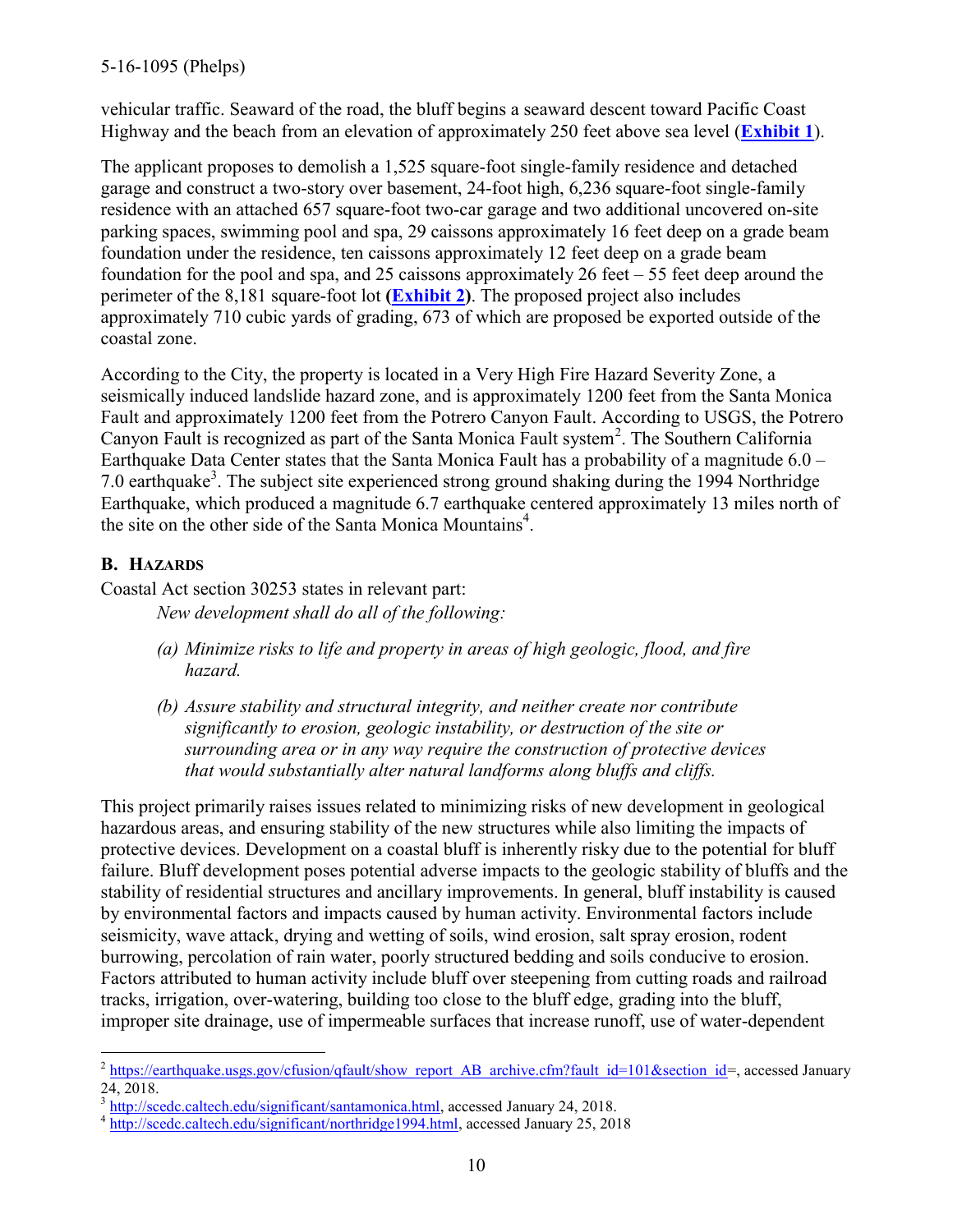vegetation, pedestrian or vehicular movement across the bluff top, face and toe, and breaks in water or sewage lines.

The applicant has provided a geological analysis for the subject site. The applicant's geotechnical analysis acknowledges that the subject parcel has inherent geologic risks regarding slope stability and states:

The coastal bluff area located to the south and southeast of the subject property has been adversely affected by landsliding over the years and is referred to as the Via De Las Olas Landslide…linear to curvilinear asphalt cracks and areas of asphalt repairs and drainage improvements were observed in the City street (Via De Las Olas) located to the south and southeast of the subject property. This distress is located within the mapped limits of the historically active portion of the Via De Las Olas Landslide complex and is attributed to continued settlement and creep of this portion of the mapped landslide…the Via De Las Olas Landslide is a prehistoric landslide which has experienced periodic movement (i.e. reactivation) since development in the area began in the 1920s. Moran et al (1959) reports that the earliest recorded movement of the landslide complex occurred in the late 1800s. However, the most notable movement of the landslide occurred on March 31, 1958 when an estimated 700,000 cubic yards of material moved vertically and laterally to the south which crossed and buried the original alignment of Pacific Coast Highway…it was reported that grading associated with the improvement of the Pacific Coast Highway during the late 1950s contributed to the reactivation of the prehistoric landslide which was located on the southfacing bluff, immediately south Via De Las Olas. Subsequent exploration and study of the overall Via De Las Olas Landslide complex by Moran et al and Dames and Morre suggests that the lower portion of the 1958 primary landslide failed on a surface that was coincident, or nearly coincident, with the prehistoric landslide mass. However, it is interpreted that prehistoric landslide debris extended further northward that the steep headscarp which was created by the 1958 primary landslide. Subsequent to the landslide of March 31, 1958, it is reported that movement of the headscarp portion of the primary landslide began to occur…this landslide creep has caused settlement and ground cracking within the City street (i.e. Via De Las Olas) and has also necessitated the installation of piles and bulkheads along portions of the street, and the abandonment of other portions of the street…based on the findings of our engineering geologic study, the landslide debris of the Via De Las Olas Landslide complex is not interpreted to underline the subject property. The mapped limits of the landslide debris to the south of the subject property have been interpreted by our review of the referenced geologic/geotechnical reports, detailed geologic field mapping of the area, the findings of the extensive subsurface exploration of the subject property, and our analysis of the referenced aerial photographs…at its closest point, the northern-most limit of the headscarp landslide is located 55 to 60 feet to the south of the southern margin of the subject property.

The Geology and Soils Report Approval Letter (log # 82982-02) was issued by the Los Angeles Department of Building and Safety (LADBS) Grading Division on October 28, 2015. The LADBS approval letter states:

The site is located in a designated seismically induced landslide hazard zone as shown on the "Seismic Hazard Zone" map issued by the State of California…An affidavit (File # 20151346636) was required of the owners to be filed with the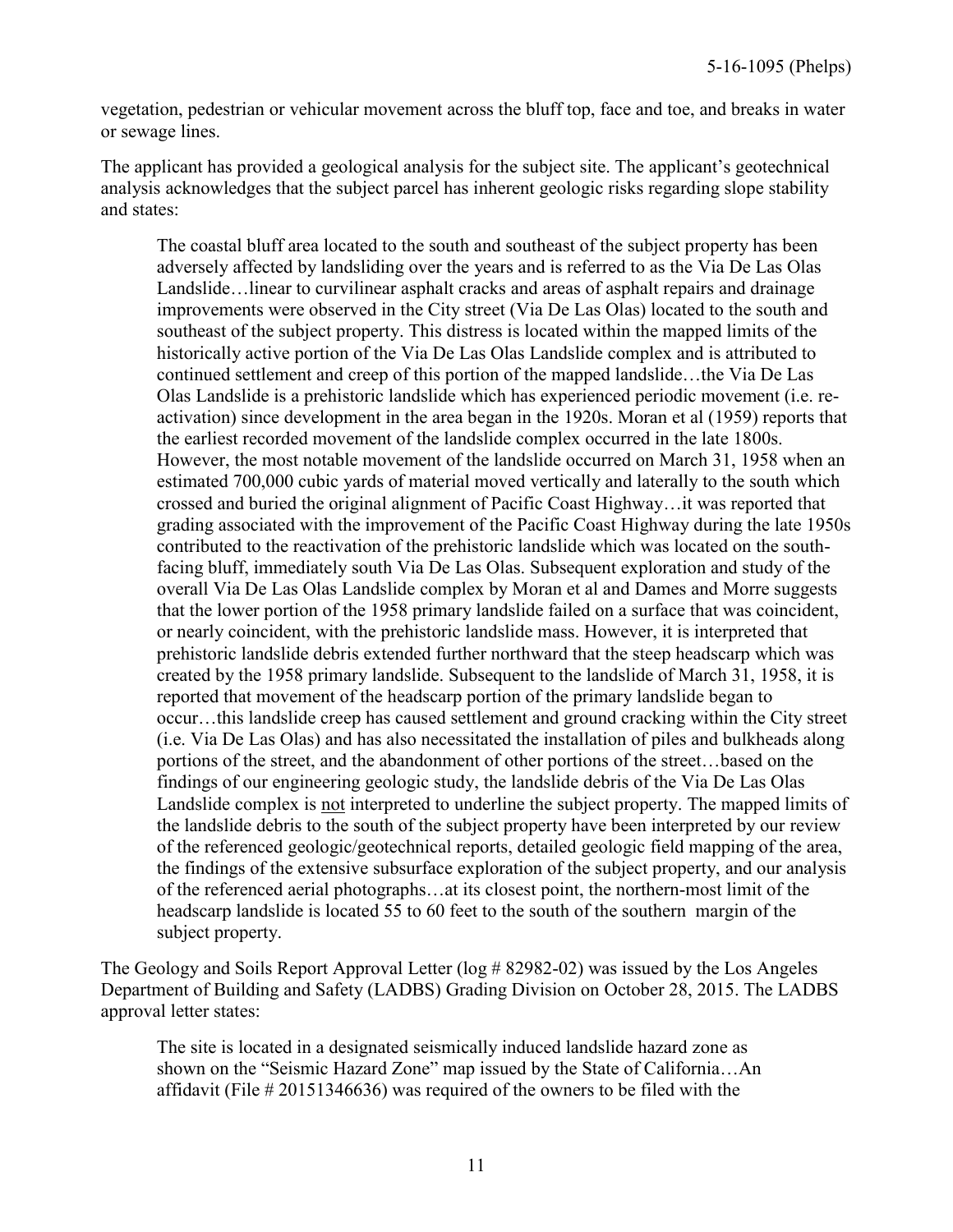County of Los Angeles Records Office for the erection and maintenance of a building in an area subject to landslides or unstable soil.

The proposed residence would be set back approximately 44 feet from the seaward property line. According to the applicant's geotechnical consultant, the average bluff retreat rate in this location is approximately 0.33 feet per year; however there is an approximately 40-foot wide road (Via De Las Olas) between the bluff edge and the property line and erosion is not anticipated to affect the site as long as the road is present. The applicant's geotechnical consultant notes that the majority of this historic erosion seaward of the road has been caused by episodic erosion due to landslide events. Indeed, the bluff erosion rate of 0.33 feet per year is deceptive, as catastrophic events (i.e. landslides triggered by heavy rains, construction, or seismic activity) can cause large amounts of bluff retreat in a single episode. The actual annual erosion rate for this area could be much less than 0.33 feet per year.

The Coastal Act and California Environmental Quality Act require analysis of project alternatives to identify the least environmentally damaging alternative. Alternatives typically considered for proposed bluff stabilization projects include: the "no project" alternative; drainage and erosion control on the bluff top; abandonment or relocation of threatened structures; other less damaging structural alternatives; and combinations of some or all of these options.

a. No Project Alternative

The no project alternative would maintain the existing residence and accessory development on the site, which would not require a CDP.

b. Drainage and Landscaping

Non-structural alternatives to the proposed perimeter protective devices include the use of landscaping and improved drainage controls to reduce erosion and infiltration. While drainage controls and vegetation can contribute to geologic stability, they may not, by themselves, be sufficient to protect the proposed residence from being undermined in the event of a major landslide or seismic event. In this case, a caisson grade beam foundation for the proposed residence could be found consistent with the Coastal Act if it would be located as far landward as possible. However, plantings and additional onsite drainage controls alone would not be adequate to address erosion or seismic problems.

c. Abandonment or Relocation of Threatened Structures

The applicant could relocate the proposed home further landward on the property. However, based on the applicant's geotechnical engineering exploration, there is no portion of the property that would ensure protection of the home without the proposed caisson grade beam foundation system underneath the residence. As a result, relocation of the proposed home further landward is not feasible in this case. However, accessory structures proposed to be constructed seaward of the proposed residence that would require the use of protective devices such as caissons could be eliminated from the plans, thereby eliminating the use of additional bluff stabilization mechanisms that would not be consistent with the Coastal Act.

d. Least Damaging Structural Alternatives

There are no feasible non-structural alternatives that minimize risk to life and property for the proposed new residence. The "no project" alternative allows the applicant to maintain the existing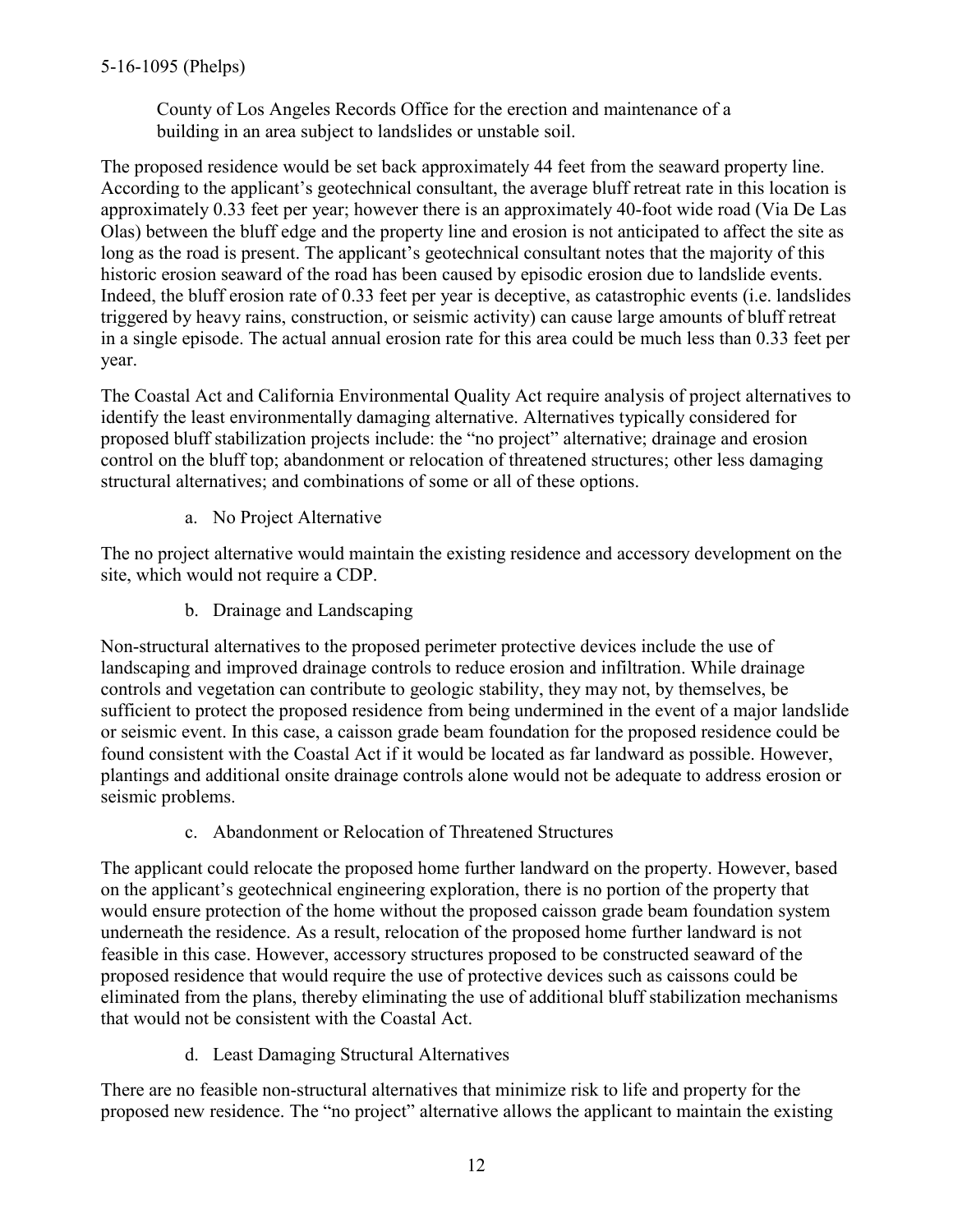residence on the site, but does not allow for major new development on the site without the use of protective devices such as caissons. The existing home was built circa 1948. The expected economic life of a residence is approximately between 75 and 100 years. The current condition of the existing residence is unknown, but it is reaching the lower limit of its probable economic life. A new residential development on the site would require protection in order to minimize the risk to life and property. The City required the applicant to bring the entire site up to a factor of safety of 1.5. While this would be consistent the City's Building Code, the proposed perimeter caissons and caissons seaward of the proposed residence, which are intended to protect the proposed yard and accessory development, would not be consistent with the Coastal Act as described above. A caisson grade beam foundation necessary to protect a proposed new residence could be found consistent with the Coastal Act; however, new accessory development necessitating protective devices such as caissons could not. As such, in order for the proposed project to be consistent with the Coastal Act, the applicant could remove the accessory development seaward of the proposed residence that would rely on protective devices or site and design such accessory development in a manner that would not require the use of protective devices.

The least damaging structural alternative would consist of modifying the proposed project to include construction of caissons only as necessary to support the primary residence, and also construction of the caissons as landward as possible to safely support the structure. Here, the applicant has agreed to submit revised plans to the City that limit the use of caissons or similar devices to only those necessary to protect the proposed new residence, and which will include construction of any such necessary caissons as landward as feasible. The City, for its part, has agreed to reevaluate the revised foundation plans for consistency with its zoning regulations. As part of that process, the City may require the applicant to sign an affidavit acknowledging the risks associated with development in a geologically hazardous area.

To ensure that the proposed development assures stability and structural integrity, and neither creates nor contributes significantly to erosion, geologic instability, or destruction of the site or surrounding area, as required the by Coastal Act, **[Special Condition 1](#page-4-0)** explicitly requires as a condition of this permit that only caissons necessary to support the primary residence may be constructed, and that all such caissons must be located as far landward as possible. **[Special](#page-4-0)  [Condition 1](#page-4-0)** requires the applicant to submit revised final plans that identify all proposed protective devices, such as caissons and grade beams. All protective devices must be intended to protect the proposed new residence only. Where such devices are deemed necessary to protect the proposed residence, then such devices must be located as far landward as feasible or within the footprint of the proposed new residence to ensure consistency with Sections 30251 and 30253 of the Coastal Act. Any accessory development seaward of the proposed residence, including the proposed yard, must be sited and designed in a manner that does not necessitate protective devices such as a caisson grade beam foundation. If accessory development seaward of the residence cannot be safely constructed without the utilization of protective devices such as caissons, then it shall be eliminated from the project plans. The final project plans must be approved by the City of Los Angeles Department of Building and Safety and be accompanied with an updated Geology and Soils Report Approval Letter from the City of Los Angeles Department of Building and Safety.

The applicant's geotechnical consultant will need to determine the suitability for the proposed development and provide the recommendations contained in an updated geotechnical investigation, which must also be approved by the City and accepted by the Commission. Adherence to recommendations contained in the above-mentioned geotechnical investigation will ensure that the proposed project assures stability and structural integrity, and neither creates nor contributes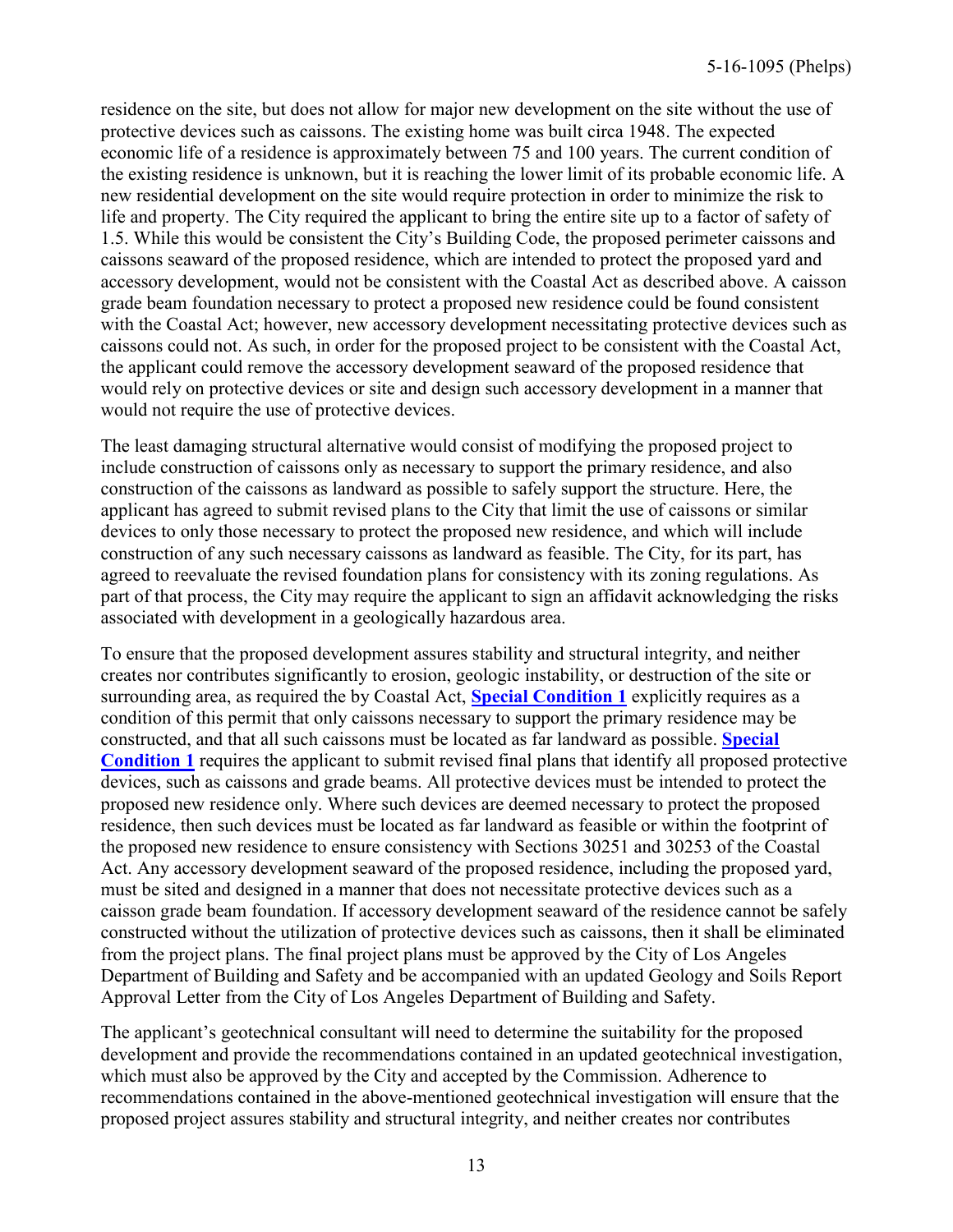significantly to erosion, geologic instability, or destruction of the site or surrounding area. In order to ensure that the applicant carries out development in accordance with the final approved plans,

In order to minimize risks in the geologically hazardous area, **[Special Condition 2](#page-4-0)** requires the applicant to conform to the recommendations in an updated geology and soils report and the conditions imposed by the City of Los Angeles Department of Building and Safety in an updated Geology and Soils Approval Letter. Additionally, **[Special Condition 6](#page-4-0)** requires the applicant to submit a pool protection plan that incorporates mitigation of potential for geologic instability caused by leakage from the proposed pool. **[Special Condition 7](#page-4-0)** requires the applicant to acknowledge and assume the risks associated with developing in a geologically hazardous area. As conditioned, the Commission finds that the development conforms to the requirements of Section 30253 of the Coastal Act regarding the siting of development in hazardous locations.

### <span id="page-13-0"></span>**C. VISUAL RESOURCES**

Coastal Act section 30251 states, in relevant part:

*The scenic and visual qualities of coastal areas shall be considered and protected as a resource of pubic importance. Permitted development shall be sited and designed to protect views to and along the ocean and scenic coastal areas, to minimize the alteration of natural land forms, to be visually compatible with the character of surrounding areas, and, where feasible, to restore and enhance visual quality in visually degraded areas.* 

### Coastal Act section 30240 states, in relevant part:

*(b) Development in areas adjacent to…parks and recreation areas shall be sited and designed to prevent impacts which would significantly degrade those areas, and shall be compatible with the continuance of those…recreation areas.* 

The proposed project is located atop a coastal bluff directly above Pacific Coast Highway, just west of Temescal Canyon Road. Development on top of the bluff will be visible from Pacific Coast Highway and the public beach. Section 30251 of the Coastal Act states that the scenic and visual qualities of coastal areas shall be protected and development shall be sited and designed to protect views to and along the ocean and scenic coastal areas, and minimize alteration of natural landforms. This protection extends not only to immediate alteration of natural landforms, but also relates to the future impacts proposed development may have on visual resources. Similarly, Section 30240 requires that development be designed to avoid adverse impacts to adjacent parks and recreation areas, like the public beach below this property.

Due to the presence of Pacific Coast Highway, the rate of erosion for this bluff is independent of marine erosion. The applicant's consulting geologist has indicated that the bluff is eroding at approximately 0.33 feet per year. This rate varies within the Pacific Palisades bluffs due to various factors including catastrophic events, such as landslides and seismic activity, as described above. The applicant proposes to build a new residence and accessory development with 64 caissons with grade beams, including caissons and grade beams along the perimeter of the lot, seaward of the proposed residence in order to protect accessory development. The applicant acknowledges that if a catastrophic event such as an earthquake occurs, the caissons and grade beams may be exposed at the proposed location. The presence of the proposed caissons and grade beams in this location may have adverse impacts to public scenic and visual resources if the caissons and grade beams are ever exposed. **[Special Condition 1](#page-4-0)** requires the applicant to minimize the use of caissons and grade beams to protect the proposed residence only and to locate the proposed caissons and grade beams as far landward as possible. Although the caissons may still become exposed as a result of natural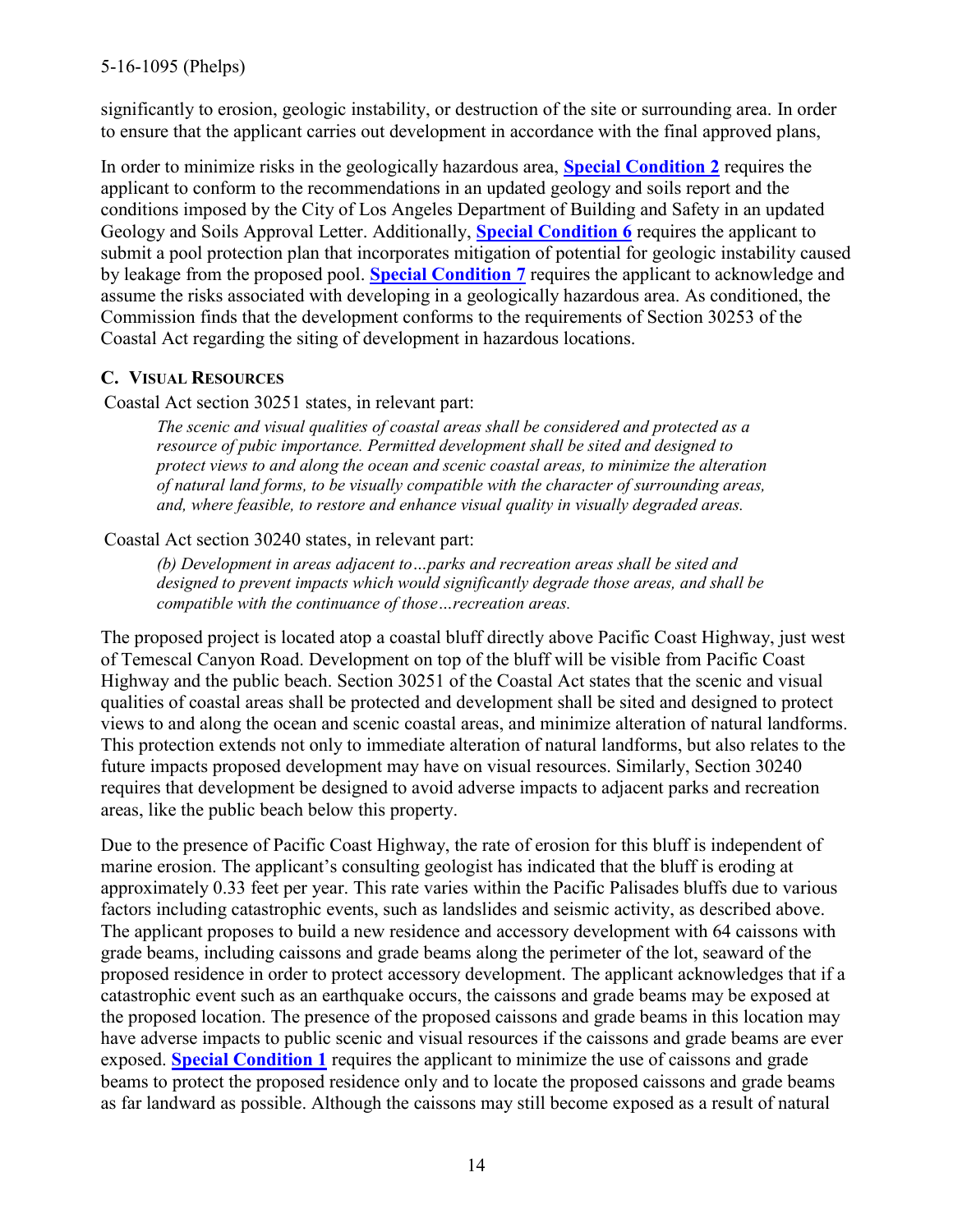processes, such exposure may take longer than it would have under the applicant's proposal and will occur at a more landward location which would be slightly less visible from Pacific Coast Highway and the public beach below. Avoiding visual impacts by relocating the caissons further inland to delay exposure for as long as possible, rather than allowing the caissons to be located in an area that could be exposed sooner and simply mitigating the associated adverse impacts, is a more protective and environmentally feasible alternative. Additionally, in the event the caissons are ever exposed, **[Special Condition 3](#page-4-0)** requires the applicant to remove the exposed portions of the caissons or to conceal them in a manner that gives the appearance that they are a part of the natural landform. This approach will minimize adverse impacts to the scenic and visual resources protected under Section 30251. As conditioned, the Commission finds that the proposed project is consistent with Section 30251 and 30240 of the Coastal Act.

### <span id="page-14-0"></span>**D. WATER QUALITY**

### Section 30230 of the Coastal Act states:

*Marine resources shall be maintained, enhanced, and where feasible, restored. Special protection shall be given to areas and species of special biological or economic significance. Uses of the marine environment shall be carried out in a manner that will sustain the biological productivity of coastal waters and that will maintain healthy populations of all species of marine organisms adequate for long-term commercial, recreational, scientific, and educational purposes.* 

### Section 30231 of the Coastal Act states:

*The biological productivity and the quality of coastal waters, streams, wetlands, estuaries, and lakes appropriate to maintain optimum populations of marine organisms and for the protection of human health shall be maintained, and where feasible, restored through, among other means, minimizing adverse effects of waste water discharges and entrainment, controlling runoff, preventing depletion of ground water supplies and substantial interference with surface water flow, encouraging waste water reclamation, maintaining natural vegetation buffer areas that protect riparian habitats, and minimizing alteration of natural streams.* 

The proposed development has a potential for a discharge of polluted runoff from the project site into coastal waters. Uncontrolled runoff from the project site and the percolation of water could also affect the structural stability of bluffs and hillsides. To address possible water quality concerns during construction, the development, as proposed and as conditioned, incorporates design features to minimize the infiltration of water and the effect of construction and post-construction activities on the marine environment. **[Special Condition 4](#page-4-0)** requires the applicant to submit an erosion and runoff control plan. In addition, the Commission imposes **[Special Condition 5](#page-4-0)** requiring Best Management Practices, such as placement of sand bags around drainage inlets to prevent runoff/sediment transport into the storm drain system and the Pacific Ocean, use of debris fences as appropriate, a pre-construction meeting to review procedural and BMP guidelines and removal of construction debris and sediment from construction areas each day to prevent the accumulation of sediment and other debris which may be discharged to coastal waters. Therefore, the Commission finds that the proposed development, as conditioned, conforms with Sections 30230 and 30231 of the Coastal Act regarding the protection of water quality to promote the biological productivity of coastal waters and to protect human health.

### <span id="page-14-1"></span>**E. DEED RESTRICTION**

To ensure that any prospective future owners of the property are made aware of the applicability of the conditions of this permit, the Commission imposes **[Special Condition 8](#page-4-0)** requiring that the property owner record a deed restriction against the property, referencing all of the above Special